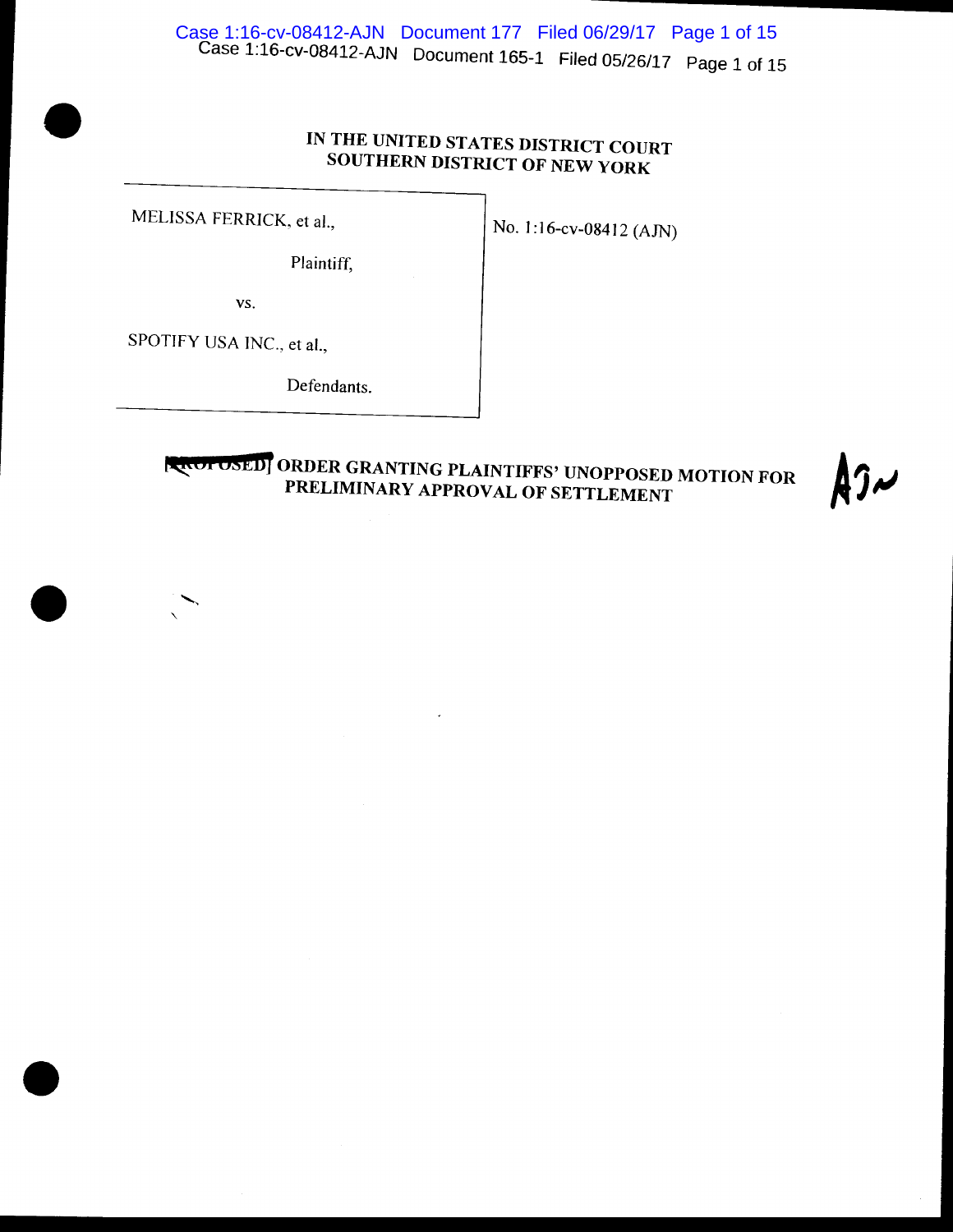# ............ ------------------ Case 1:16-cv-08412-AJN Document 177 Filed 06/29/17 Page 2 of 15Case 1:16-cv-08412-AJN Document 165-1 Filed 05/26/17 Page 2 of 15

•

•

•

Pending before the Court is the unopposed Motion for Preliminary Approval of Settlement filed by Plaintiffs Melissa Ferrick, individually and doing business as Nine Two One Music and Right on Records/Publishing ("Fenick"), Jaco Pastorius, Inc. ("Pastorius"), and Gerencia 360 Publishing, Inc. ("Gerencia") (collectively "Class Plaintiffs" or "Plaintiffs"), individually and on behalf of the putative Settlement Class. For the reasons stated here, the Court grants Plaintiffs' Motion, conditionally certifies the Settlement, preliminarily approves the Settlement, and enters the schedule set forth below for notice to Settlement Class Members, optout and objection deadlines, and for a final approval hearing.

**WHEREAS,** on May 26, 2017, the parties filed a Settlement Agreement and Release ("Settlement" or "Settlement Agreement"), which, together with the exhibits thereto, sets forth the terms and conditions for the Settlement and release of certain claims against Defendant Spotify USA Inc. ("Spotify"). The Settlement Agreement was entered into only after extensive arm's-length negotiations by experienced counsel and in mediations and additional telephonic and in-person follow-up under the guidance of the Honorable Layn R. Phillips (Ret.);

**WHEREAS,** the Court having considered the Settlement Agreement (which defines the capitalized terms used herein) and all of the files, records, and proceedings in this Action, and it appearing to the Court that upon preliminary examination that the Settlement appears fair, reasonable, and adequate, and that a hearing should and will be held after notice to the Settlement Class to confirm that the Settlement is fair, reasonable, and adequate, and to determine whether a Judgment approving the Settlement and an Order dismissing the Action based upon the Settlement be entered;

1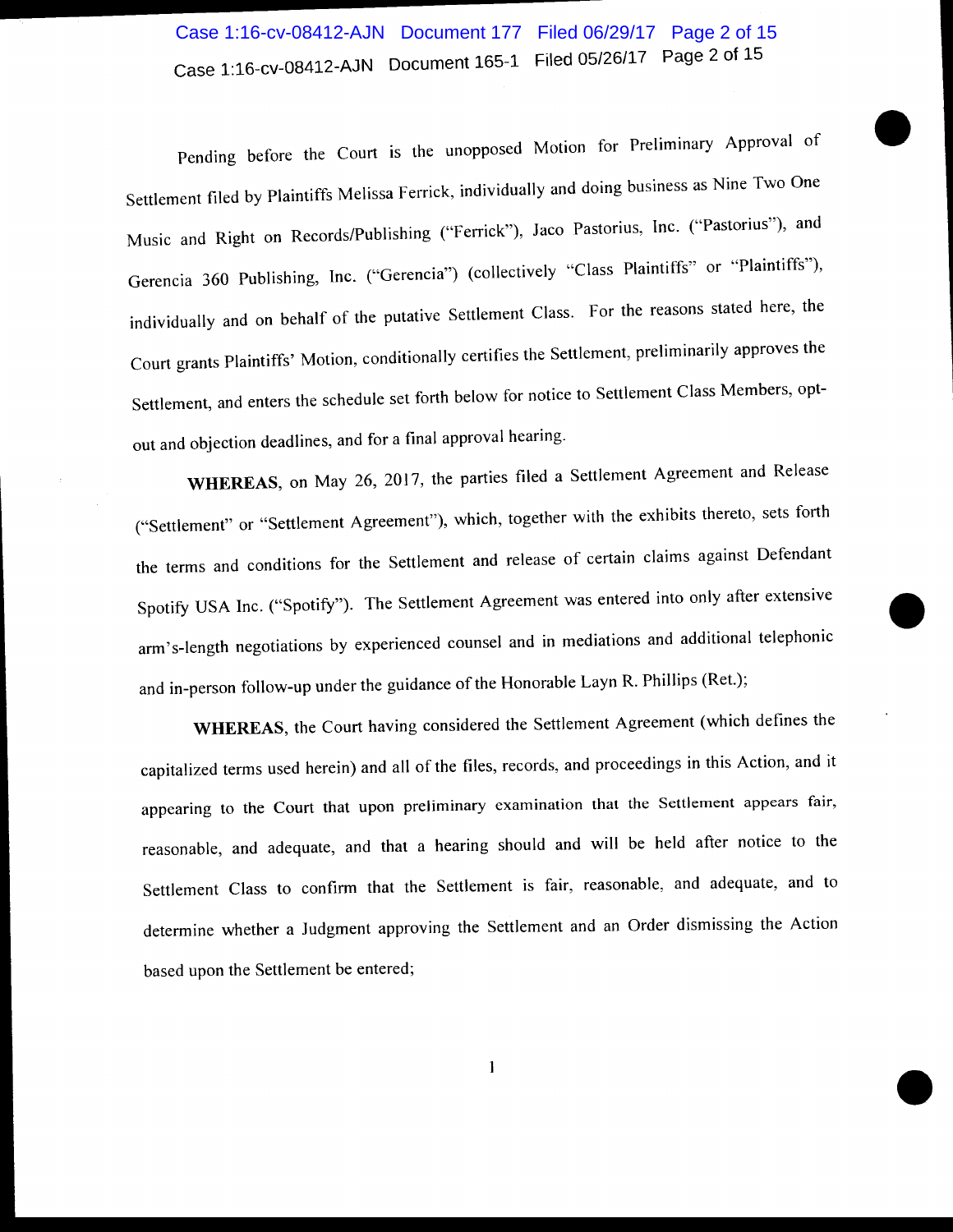#### Case 1:16-cv-08412-AJN Document 165-1 Filed 05/26/17 Page 3 of 15 Case 1:16-cv-08412-AJN Document 177 Filed 06/29/17 Page 3 of 15

# • NOW, THEREFOR, pursuant to Federal Rule of Civil Procedure 23, IT IS HEREBY ORDERED:

1. The capitalized terms used herein shall have the meanings set forth in the Settlement.

2. The Court preliminarily approves the Settlement as set forth in the Settlement as being fair, reasonable and adequate to the Settlement Class, subject to the right of any Settlement Class Member to challenge the fairness, reasonableness or adequacy of the Settlement and to show cause, if any exists, why a final judgment dismissing the Action against Spotity, and ordering the release of the Released Claims against the Spotify Releasees, should not be entered after due and adequate notice to the Settlement Class as set forth in the Settlement and after a hearing on final approval.

3. The Court finds that the Settlement was entered into at arm's length by highly experienced counsel with the assistance of a mediator and is sufficiently within the range of reasonableness that nation of the Settlement i experienced counsel with the assistance of a mediator and is sufficiently within the range of reasonableness that notice of the Settlement should be given as provided in the Settlement.

> 4. The Court finds that the proposed distribution plan is sufficiently fair and reasonable that notice of the distribution plan should be given as provided in the Notice.

# I. THE CLASS, CLASS REPRESENTATIVE, AND CLASS COUNSEL

•

5. For purposes of settlement only, the Court has jurisdiction over the subject matter of this action and personal jurisdiction over the parties and the members of the Settlement Class described below.

6. Pursuant to Rule 23(b)(3) of the Federal Rules of Civil Procedure, and for the purposes of settlement only, the Settlement Class is preliminarily certified, consisting of the following: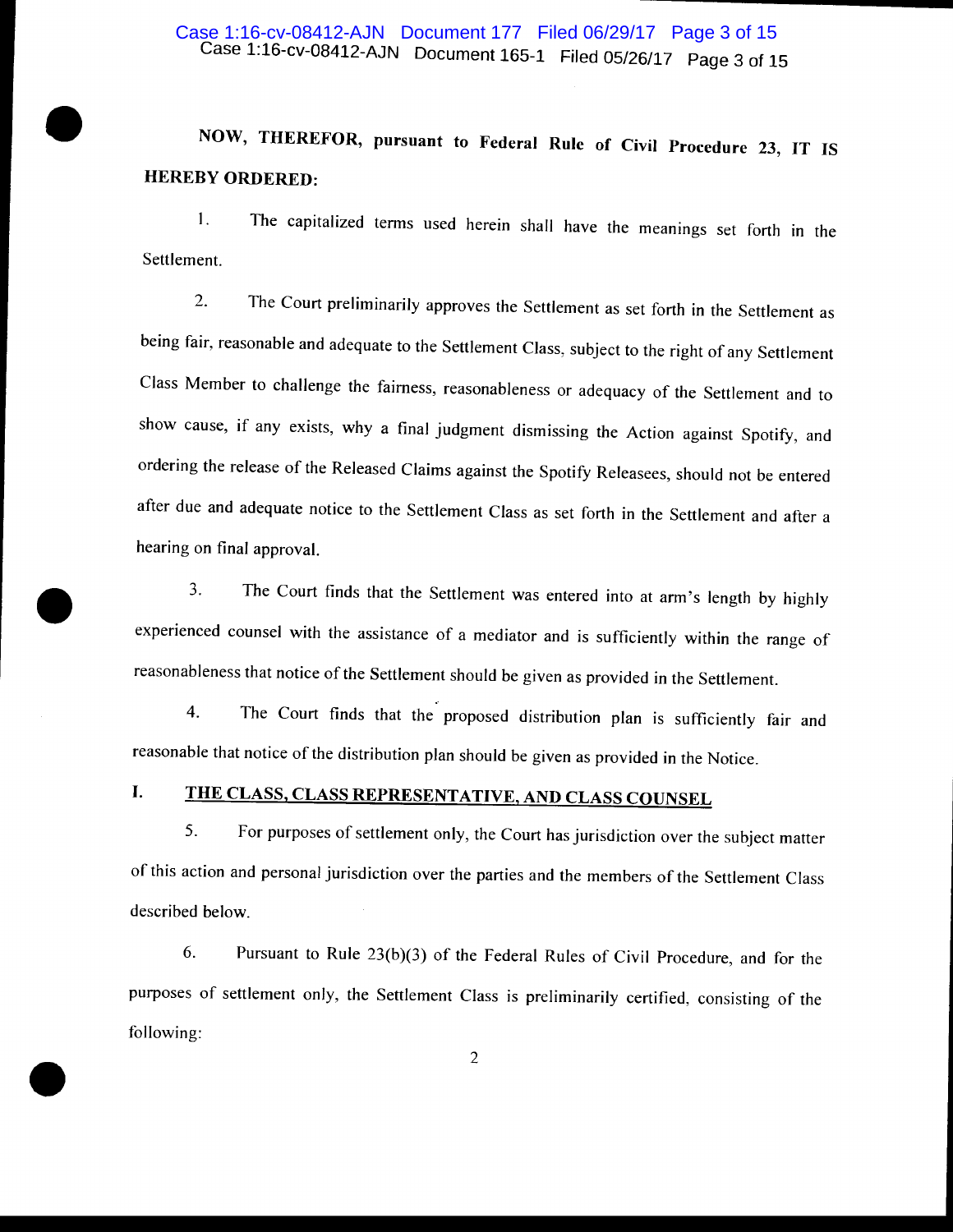All persons or entities who own copyrights in one or more musical compositions (a) for which a certificate of registration has been issued or applied for on or before \_\_\_\_\_\_\_\_\_, 2017; and (b) that was made available by Spotify for interactive streaming and/or limited downloads during the Class Period (December 28, 2012 through the Preliminary Approval Date) without a license.

•

•

•

The following are excluded from the Settlement Class: (i) Spotify and its affiliates, employees, and counsel; (ii) federal, state, and local governmental entities; (iii) the Court; (iv) persons and entities who, in 2016, executed a Participating Publisher Pending and Unmatched Usage Agreement in connection with the Pending and Unmatched Usage Agreement, dated as of March 17, 2016, between Spotify and the National Music Publishers' Association, or any other person or entity who has agreed not to bring a claim against Spotify in this Action; and (v) any person or entity who has already provided Spotify with a release with respect to claims concerning musical compositions for which a certificate of registration has been issued or applied for, but the exclusion applies solely with respect to such released claims.

7. Pursuant to Federal Rule of Civil Procedure 23, and for settlement purposes only,

Plaintiffs Ferrick, Pastorius, and Gerencia are hereby appointed Class Plaintiffs representing the Settlement Class. Gradstein & Marzano, P.C. and Susman Godfrey L.L.P. are hereby appointed as Class Counsel for purposes of the Settlement, as the Court has determined that the requirements of Rule 23(g) of the Federal Rules of Civil Procedure are fully satisfied by this appointment.

8. The Court preliminarily finds that the proposed Settlement Class meets all the applicable requirements of Federal Rules of Civil Procedure 23(a) and (b)(3), and hereby certifies the Settlement Class for settlement purposes only. The Court hereby preliminarily finds, in the specific context of the Settlement, that:

(a) Numerosity: The Settlement Class likely consists of hundreds of thousands of members, and thus satisfies the numerosity requirement of Federal Rule of Civil Procedure 23(a). Joinder of these widely dispersed, numerous Settlement Class Members into one suit would be impracticable.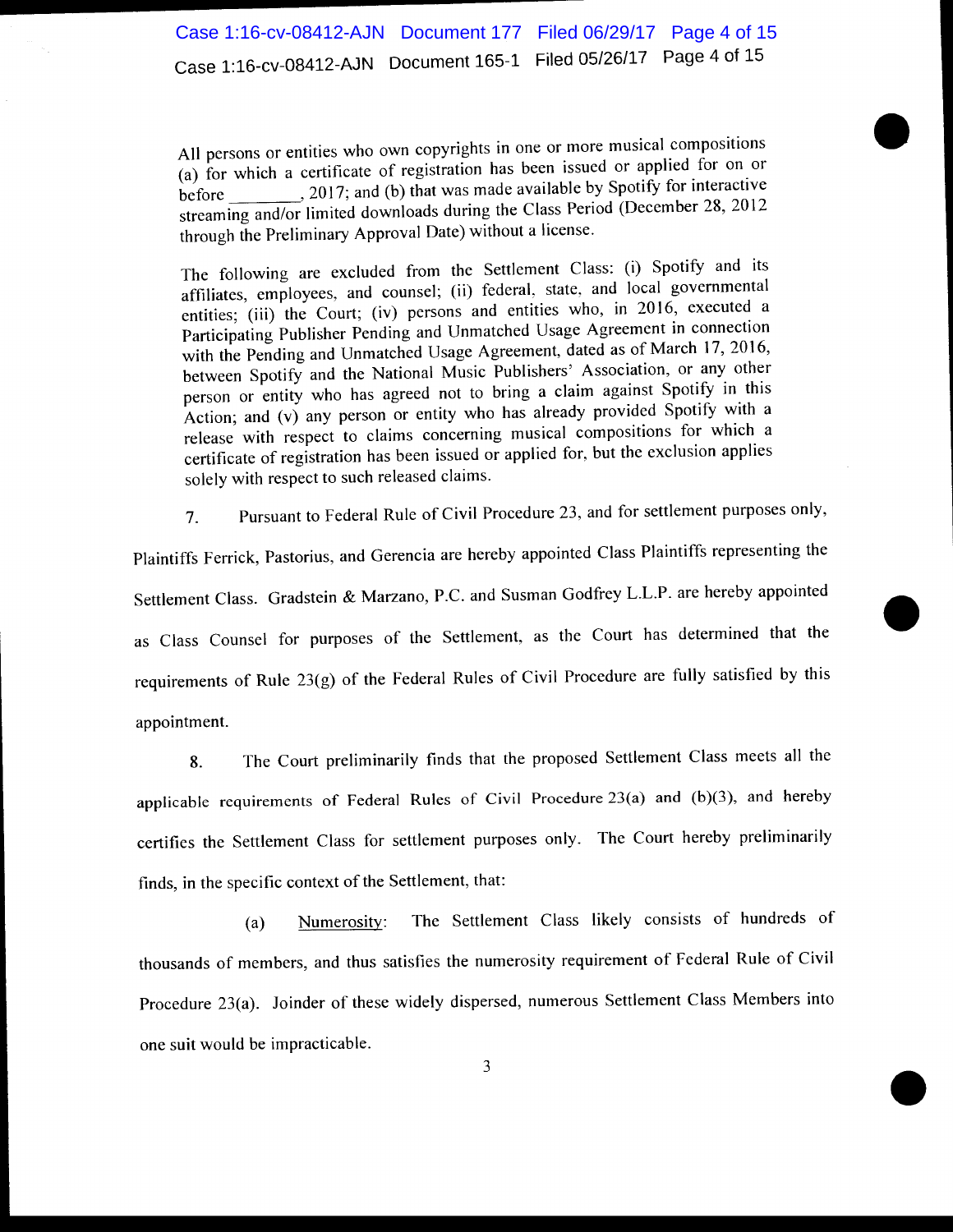#### Case 1:16-cv-08412-AJN Document 165-1 Filed 05/26/17 Page 5 of 15 Case 1:16-cv-08412-AJN Document 177 Filed 06/29/17 Page 5 of 15

•

•

•

(b) Commonality: There are questions of law and fact, with regard to the alleged activities of Spotify, common to the claims of copyright infringement of the members of the Settlement Class. Because the Settlement eliminates the need to hold a trial and Spotify would be waiving its numerous affirmative defenses that it contends raise individualized issues, this case involves a number of common issues that satisfy Rule  $23(a)(1)$ 's commonality requirement, including, *inter alia*, (1) whether Spotify reproduced and distributed musical compositions through interactive streaming and/or limited downloads without a license; (2) whether Spotify's reproduction and distribution of musical compositions through interactive streaming and/or limited downloads without a license constitutes direct infringement in violation of the Copyright Act, 17 U.S.C. § 101 et seq.; (3) whether Spotify acted willfully with respect to the acts complained of herein; (4) the basis and method for determining and computing damages, including statutory damages; and (5) whether Spotify's infringing conduct is continuing, thereby entitling the members of the class to injunctive or other relief.

(c) Typicality: The claims of the Class Plaintiffs are typical of the claims of the Settlement Class they seek to represent: They each allege that they suffered an injury from Spotify's alleged copyright infringement, as does the rest of the Settlement Class. Therefore, in the context of this Settlement, the element of typicality is satisfied, especially in light of the fact that, as noted above, under the Settlement Spotify would be waiving its numerous affirmative defenses that it contends raise individualized issues.

(d) Adequate Representation: The Class Plaintiffs' interests do not conflict with, and are co-extensive with, those of absent Settlement Class Members. The Class Plaintiffs will fairly and adequately represent the interests of the Settlement Class. Additionally, this Court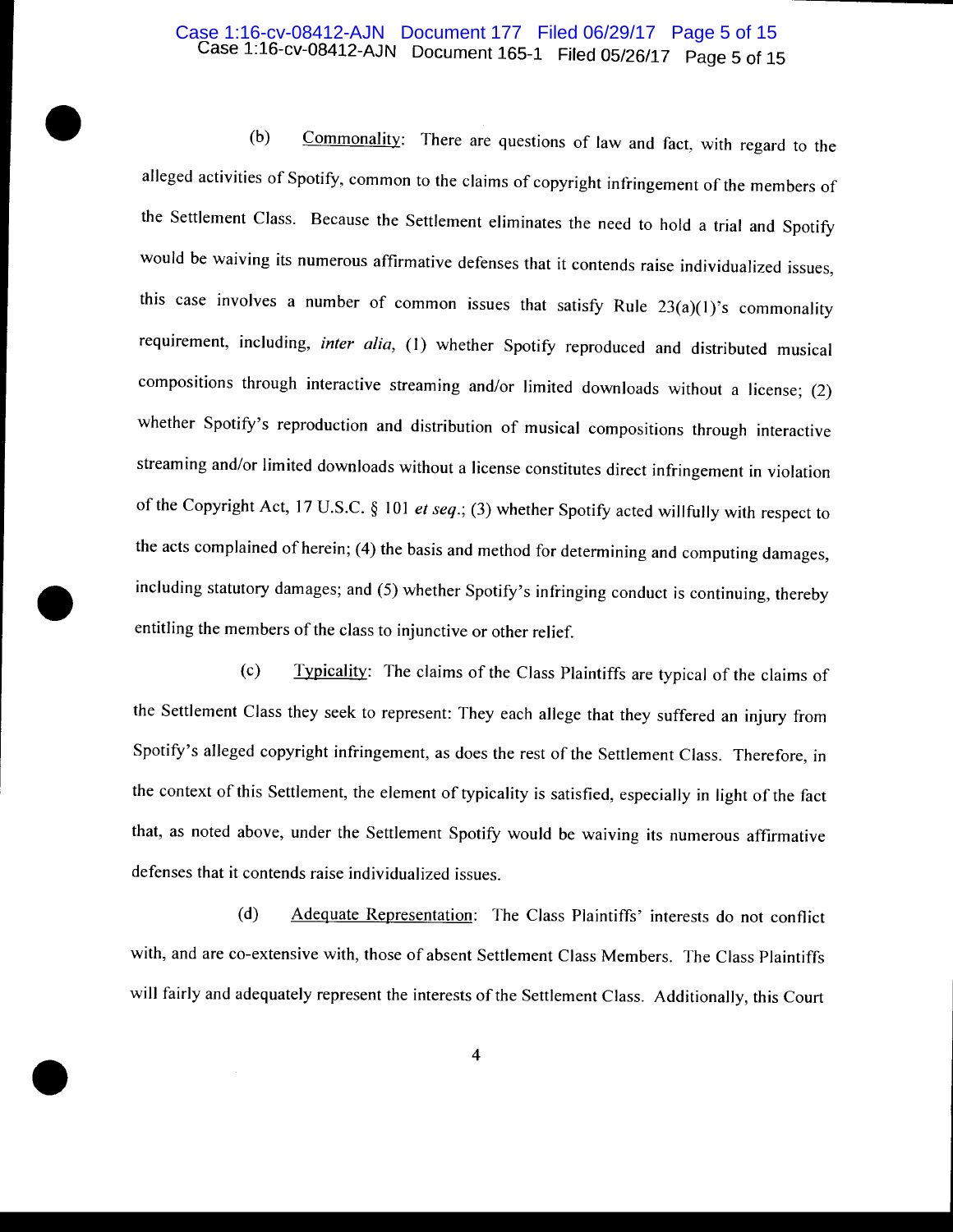### Case 1:16-cv-08412-AJN Document 165-1 Filed 05/26/17 Page 6 of 15 Case 1:16-cv-08412-AJN Document 177 Filed 06/29/17 Page 6 of 15

recognizes the experience of Class Counsel and finds under Federal Rule of Civil Procedure that the requirement of adequate representation of the Settlement Class has been fully met.

•

•

•

(e) Predominance of Common Issues: The questions of law and fact common to the Settlement Class Members predominate over any questions affecting only individual Settlement Class Members. In the context of this Settlement, in which Spotify is waiving its numerous affirmative defenses that it contends would raise individualized issues, these common issues predominate over any individual questions, favoring class treatment.

(f) Superiority of the Class Action Mechanism: The class action mechanism is ideally suited for treatment of the settlement of these matters. Class certification promotes efficiency and uniformity of judgment, among other reasons, because the many Settlement Class Members will not be forced to separately pursue claims or execute settlements in various courts around the country. Moreover, because the Settlement obviates the need to conduct a trial, concerns that Spotify would raise with the manageability of the trial that might be present if Spotify were not waiving its numerous affirmative defenses are absent here. Therefore, the class action mechanism is superior to other available methods for the fair and efficient adjudication of the controversy.

9. The Court further finds that (i) the Settlement Class Members have a limited interest in individually prosecuting the claims at issue; (ii) it is desirable to concentrate the claims in this forum; and (iii) it is unlikely that there will be difficulties encountered in administering this Settlement.

10. The Class Plaintiffs are Ferrick, Pastorius, and Gerencia. Based upon the Court's familiarity with the claims and parties, and the negotiation and mediation process overseen by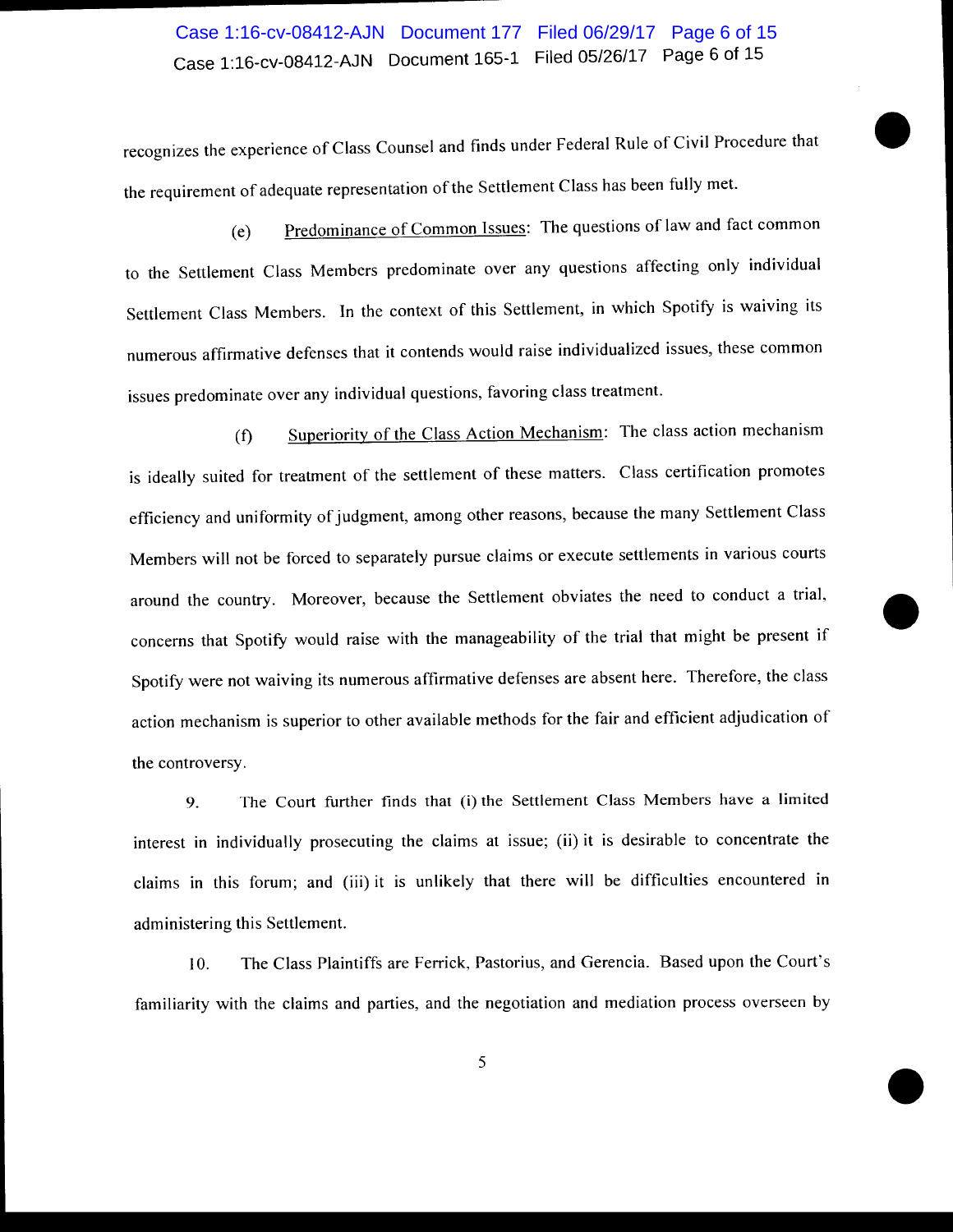#### Case 1:16-cv-08412-AJN Document 165-1 Filed 05/26/17 Page 7 of 15 Case 1:16-cv-08412-AJN Document 177 Filed 06/29/17 Page 7 of 15

the Honorable Layn R. Phillips (Ret.), the Court preliminarily finds that these designated Class Plaintiffs are appropriate for settlement purposes. The Court finds that the Class Plaintiffs are members of the Settlement Class.

II. If the Settlement Agreement is terminated or is not consummated for any reason whatsoever, the certification of the Settlement Class shall be void, and Plaintiffs and Spotify shall be deemed to have reserved all of their rights as set forth in the Settlement Agreement, including but not limited to the issues related to all claims, defenses, and issues under Federal Rule of Civil Procedure.

#### II. NOTICE TO SETTLEMENT CLASS MEMBERS

•

•

•

I2. The Court has considered the proposed Class Notice, Publication Notice, Postcard Notice, and Notice Plan referenced in the Settlement Agreement and attached as exhibits to the Settlement Agreement and/or described in the declarations of Stephen J. Cirami and Marian Dicus, and finds that the forms, content, and manner of notice proposed by the parties and approved herein meet the requirements of due process of the United States Constitution and Federal Rule of Civil Procedure 23, are the best notice practicable under the circumstances, constitute valid, due and sufficient notice to all persons and entities entitled to notice, and satisfy the constitutional requirements of notice and any other applicable law, rule and/or regulation. The Court approves the notices in all respects (including the proposed forms of notice and the notice provisions of the Settlement Agreement), and orders that notice be given in substantial conformity therewith.

13. The costs of disseminating the notice shall be paid by Spotify in accordance with the Settlement Agreement. All costs of providing the Class Notice, Publication Notice, Postcard Notice, and Notice Plan as provided herein, including the costs of identifying address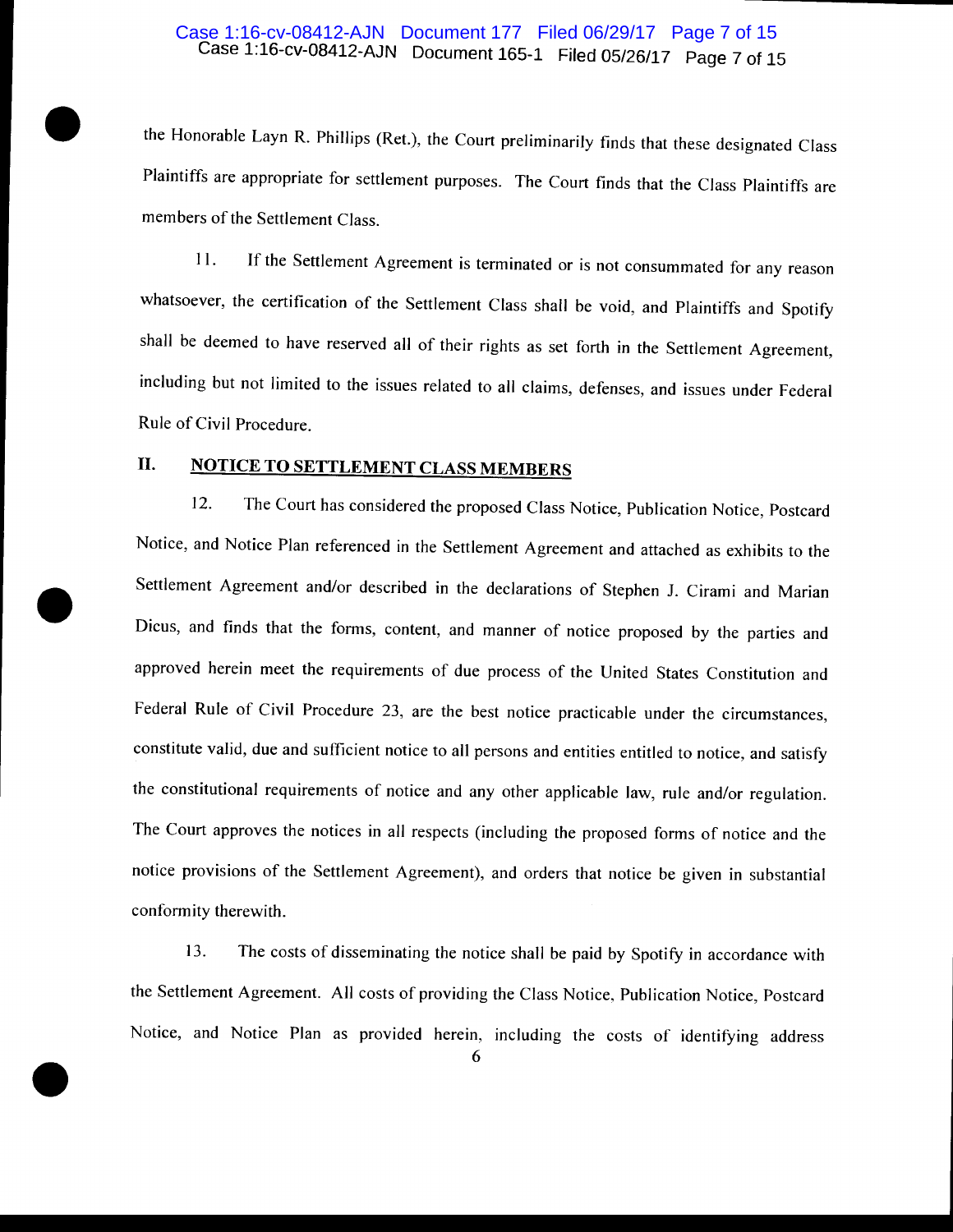# Case 1:16-cv-08412-AJN Document 165-1 Filed 05/26/17 Page 8 of 15 Case 1:16-cv-08412-AJN Document 177 Filed 06/29/17 Page 8 of 15

information for Settlement Class Members and the costs of printing, web hosting and/or publishing the notices, shall be paid for by Spotify.

•

•

•

#### Ill. CONFIDENTIALITY

14. Any information received by the Settlement Administrator in connection with the Settlement Class that pertains to a particular Settlement Class Member, or information submitted in conjunction with a Request for Exclusion (other than the identity of the entity requesting exclusion), shall not be disclosed to any other person or entity other than Class Counsel, Spotify's Counsel, Spotify, and the Court, or as otherwise provided in the Settlement Agreement.

#### IV. REQUEST FOR EXCLUSION FROM THE SETTLEMENT CLASS

15. Settlement Class Members who wish to be excluded from Settlement Class shall mail a written Request for Exclusion to the Settlement Administrator, so that it is postmarked no later than seventy-five (75) days after entry of the Preliminary Approval Order, which is also no later than thirty (30) days after the first Publication Notice is to be provided. A Request for Exclusion that is not postmarked to the Settlement Administrator on or before the Opt-Out Deadline, including any Requests for Exclusion that are sent to the wrong location, shall be deemed invalid.

16. To be valid, a Request for Exclusion must contain all of the following information: (a) the full legal name of the Settlement Class Member; (b) telephone number, mailing address, and email address (if available) of the Settlement Class Member; (c) the U.S. copyright registration number (or copyright registration application number) for each copyrighted musical composition owned in whole or in part by the Settlement Class Member; and (d) the statement that "I request to be excluded from the proposed class settlement in *Ferrick et al. v. Spotify USA Inc., No.* 1:16-cv-8412-AJN (S.D.N.Y.)."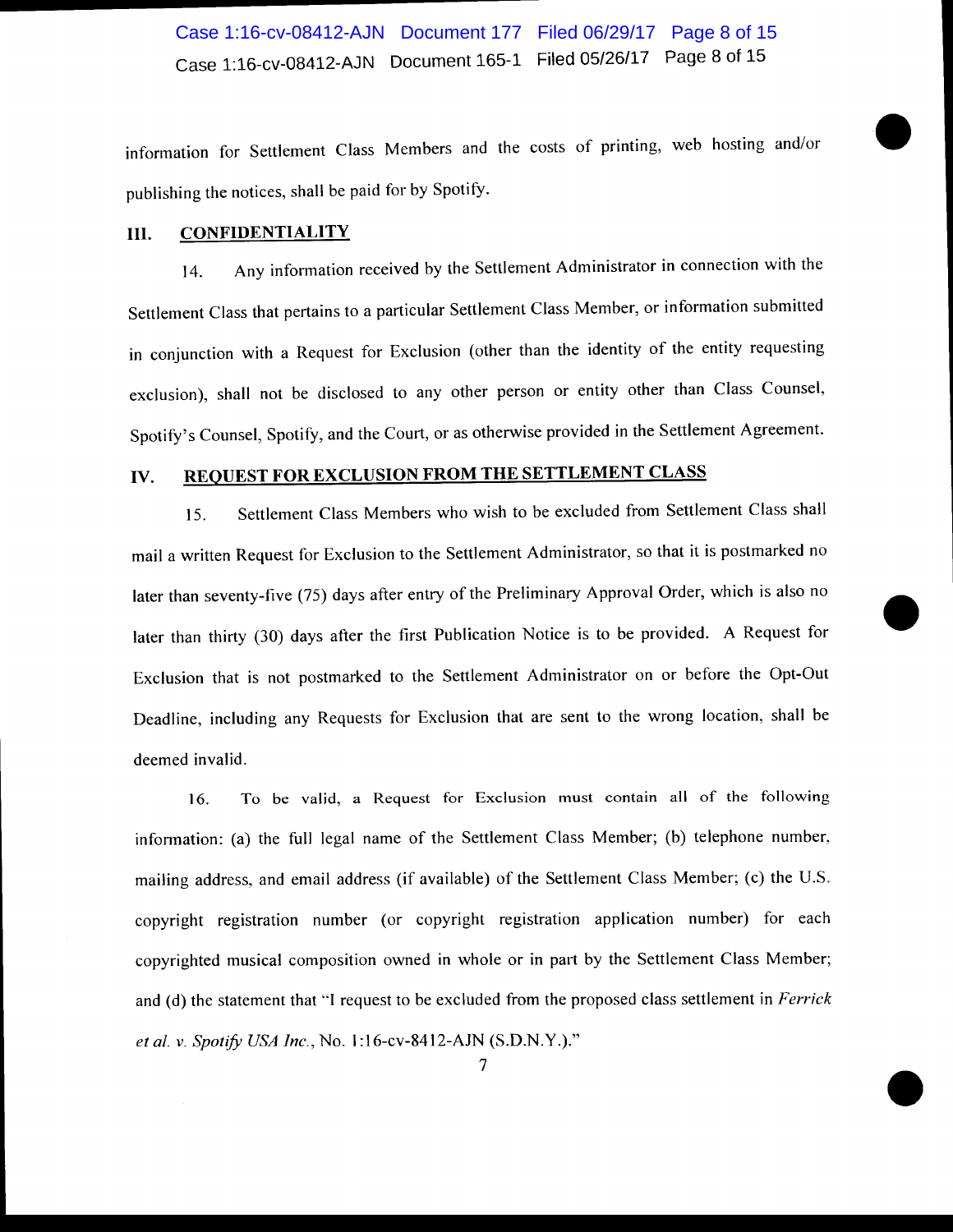#### Case 1:16-cv-08412-AJN Document 165-1 Filed 05/26/17 Page 9 of 15 Case 1:16-cv-08412-AJN Document 177 Filed 06/29/17 Page 9 of 15

17. For any Settlement Class Member who owns more than one copyrighted musical composition that the Settlement Class Member contends that Spotify made available for interactive streaming and/or limited downloading without a license, the Request for Exclusion must identify every separate composition. Otherwise, the Request for Exclusion shall be valid only with respect to that Settlement Class Member's claims with respect to the compositions identified on a timely submitted Request for Exclusion.

#### **V. APPOINTMENT OF SETTLEMENT ADMINISTRATOR**

•

•

•

18. The Court appoints Garden City Group LLC as the Settlement Administrator. Responsibilities of the Settlement Administrator shall include the following: (a) providing notice to the Settlement Class, as provided in Paragraph 12 of the Settlement Agreement; (b) creating and maintaining a Settlement Website, from which Settlement Class Members can access copies of the Complaint, the Settlement Agreement, the Class Notice, this Preliminary Approval Order and other important documents and information about the Settlement; (c) setting up and maintaining a toll-free telephone number and fielding telephone inquiries about the Settlement; (d) setting up and maintaining an email address and fielding email inquiries about the Settlement; (e) creating and maintaining the Settlement Claims Webpage in accordance with the provisions of the Settlement Agreement; (f) reviewing, processing and approving Claim Forms and Royalty Claim Forms; (g) acting as a liaison between Settlement Class Members and the Parties; (h) directing the mailing of payments from the Net Settlement Fund and quarterly royalty payments under the Future Royalty Payments Program to Settlement Class Members who are Authorized Claimants and/or Identified Royalty Claimants; (i) preparing and providing a declaration to Spotify's and Class Counsel, no later than seven (7) calendar days prior to the Final Approval Hearing, that will attest to the compliance with the provisions of this Settlement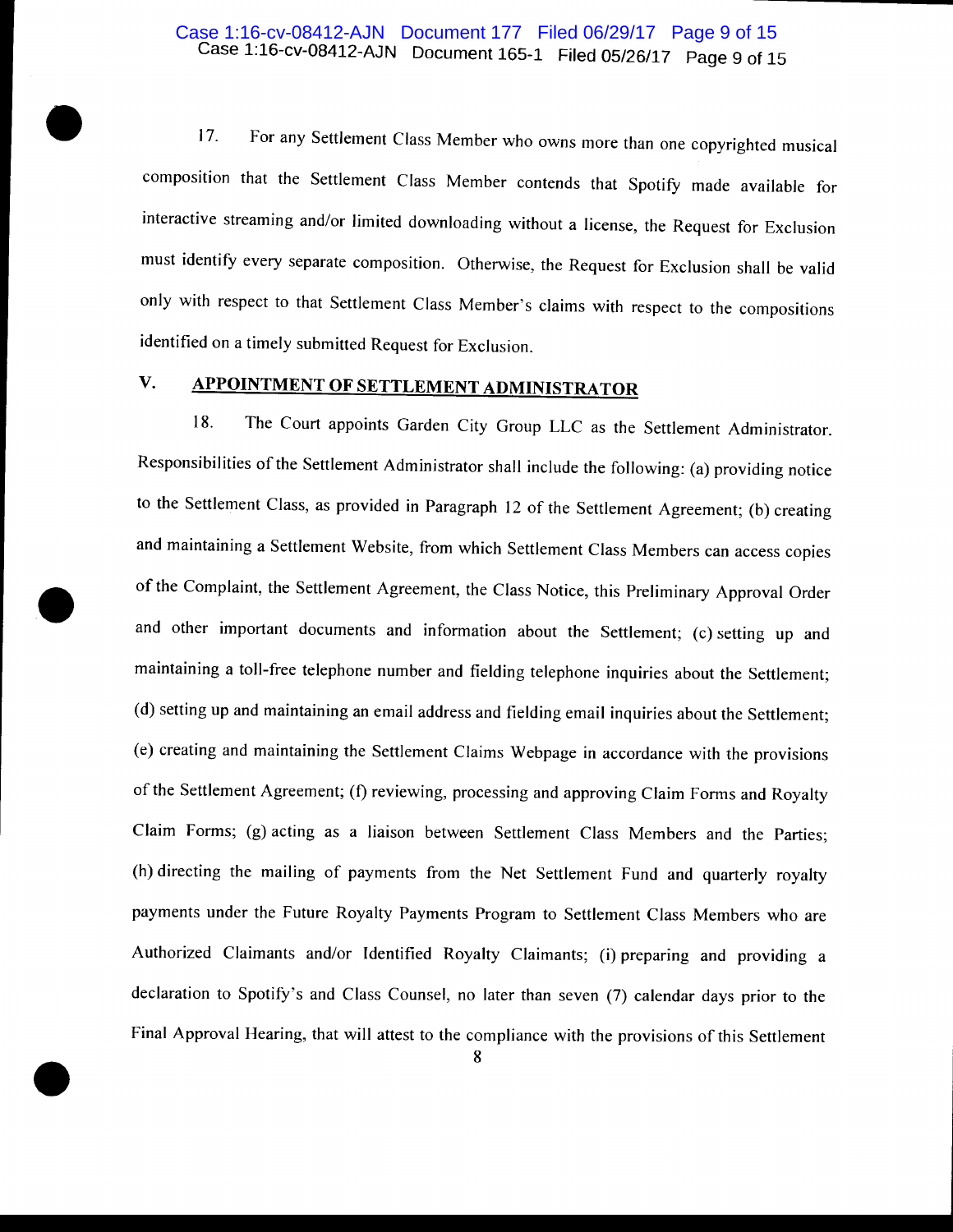# Case 1:16-cv-08412-AJN Document 165-1 Filed 05/26117 Page 10 of 15 Case 1:16-cv-08412-AJN Document 177 Filed 06/29/17 Page 10 of 15

Agreement related to notice to the Settlement Class and list each Settlement Class Member who • timely and validly opted out of the Settlement; and (j) perform any other tasks reasonably required to effectuate the Settlement.

19. No later than ten (10) calendar days before the objection deadline, the Settlement Administrator will file with the Court and serve both Class Counsel and Spotify's Counsel a declaration stating that the notice to the Settlement Class required by the Settlement Agreement has been completed in accordance with the terms of this Preliminary Approval Order.

#### VI. FINAL APPROVAL HEARING AND SCHEDULE

20. A hearing (the "Final Approval Hearing") pursuant to Federal Rule of Civil Procedure 23(e) is hereby scheduled to be held before the Court no earlier than one hundred twenty-five (125) days from the date of entry of the Preliminary Approval Order.

21. The Final Approval Hearing pursuant to Federal Rule of Civil Procedure 23(e) is 21. The Final Approval Hearing pursuant to Federal Rule of Civil Procedure 23(e) is<br>hereby scheduled to be held before the Court for the following purposes:

(a) to determine whether the applicable prerequisites for settlement class action treatment under Federal Rule of Civil Procedure 23 are met;

(b) to determine whether the Settlement is fair, reasonable and adequate, and should be approved by the Court;

(c) to determine whether any objections to the Settlement should be overruled;

(d) to determine whether the Fee Award requested by Class Counsel and the Incentive Awards to the Class Plaintiffs should be approved, and whether a Judgment finally approving the Settlement should be entered;

(e) to consider the distribution of the Settlement Fund pursuant to the Settlement; and

•

(f) to rule upon such other matters as the Court may deem appropriate.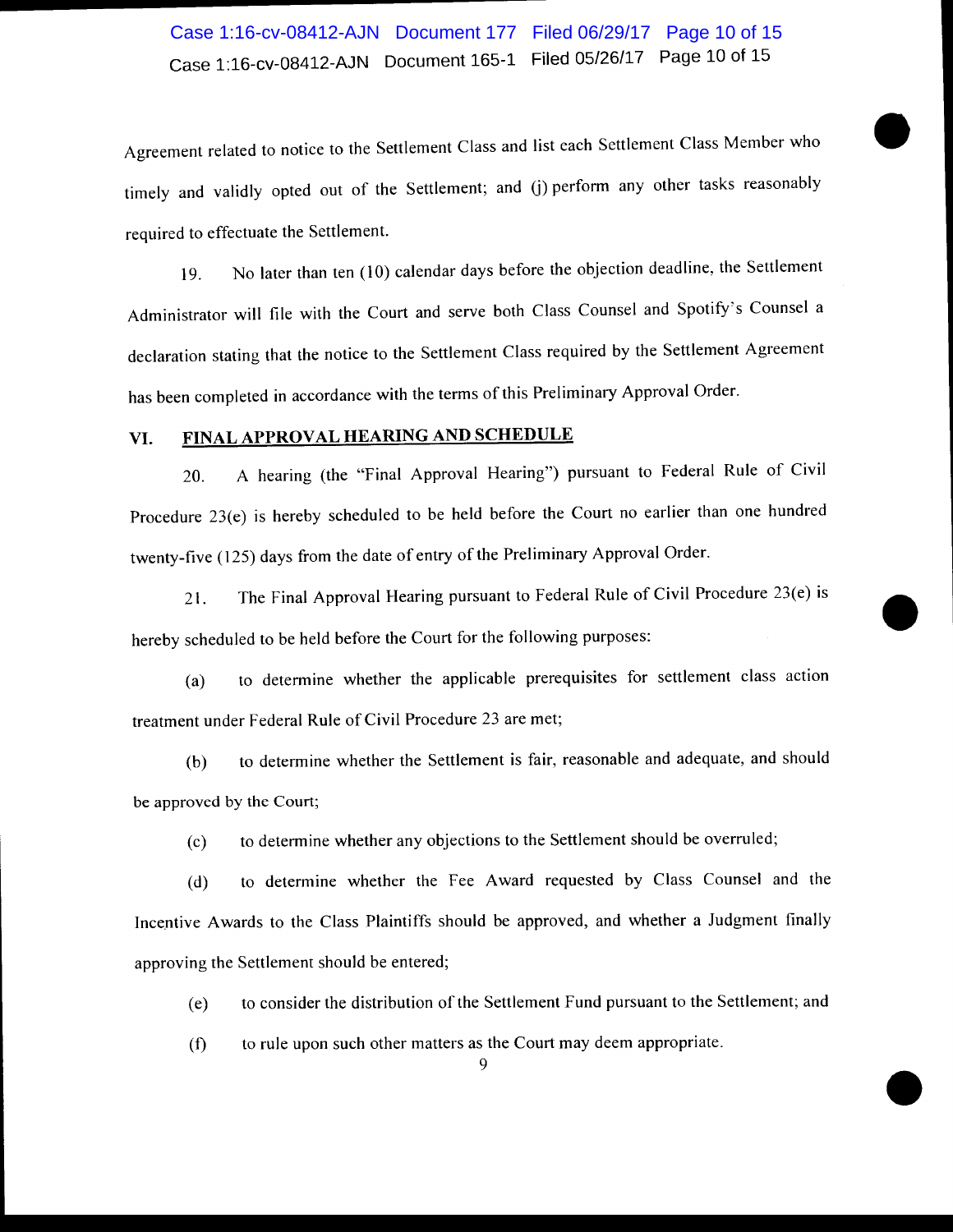#### Case 1:16-cv-08412-AJN Document 165-1 Filed 05/26/17 Page 11 of 15 Case 1:16-cv-08412-AJN Document 177 Filed 06/29/17 Page 11 of 15

•

•

•

Briefs and papers in support of the final approval of the proposed settlement, the proposed distribution plan, and all papers in support of an award of attorneys' fees, reimbursement of costs, and Incentive Awards, shall be filed no later than twenty-one (21) days before the Final Approval Hearing. No later than seven (7) days before the Final Approval Hearing, all relevant reply papers shall be filed and served by the parties to the action. The Final Approval Hearing may be postponed, adjourned, transferred or continued by order of the Court without further notice to the Settlement Class. After the Final Approval Hearing, the Court may enter a Judgment approving the Settlement Agreement and an Order dismissing the Action in accordance with the Settlement Agreement that will adjudicate the rights of all Settlement Class Members.

22. For clarity, the deadlines the parties shall adhere to are as follows:

Spotify to serve the Class Action Fairness Act ("CAFA") Notice pursuant to 28 U.S.C. § 1715(b) by: June 5, 2017 (within 10 days after the filing of the Motion for Preliminary Approval)

Postcard Notice Mailed and/or Emailed by: \_\_\_\_\_\_\_\_\_\_\_\_\_\_, 2017 *(within 35 days cifier entry of Preliminary Approval Order)* 

Publication Notice commences by: \_\_\_\_\_\_\_ , 2017 *(within* 45 *days after entry of Preliminary Approval Order)* 

Settlement Administrator's declaration regarding notice to Settlement Class by *\_\_\_\_ \_:)* 2017 *(within 10 days prior to the Objection/Exclusion Deadline)* 

Objection/Exclusion Deadline: , 2017 *(within 75 days after entry of Preliminary Approval Order)* 

Final Approval and Fee and Cost Submissions: \_\_\_\_\_\_\_\_\_\_\_\_\_\_\_\_\_, 2017 (21 days *prior to Final Approval Hearing)* 

Final Approval and Fee and Cost Reply Submissions: \_\_\_\_\_\_\_\_\_\_\_\_ , 2017 (7) *days prior to Final Approval Hearing)*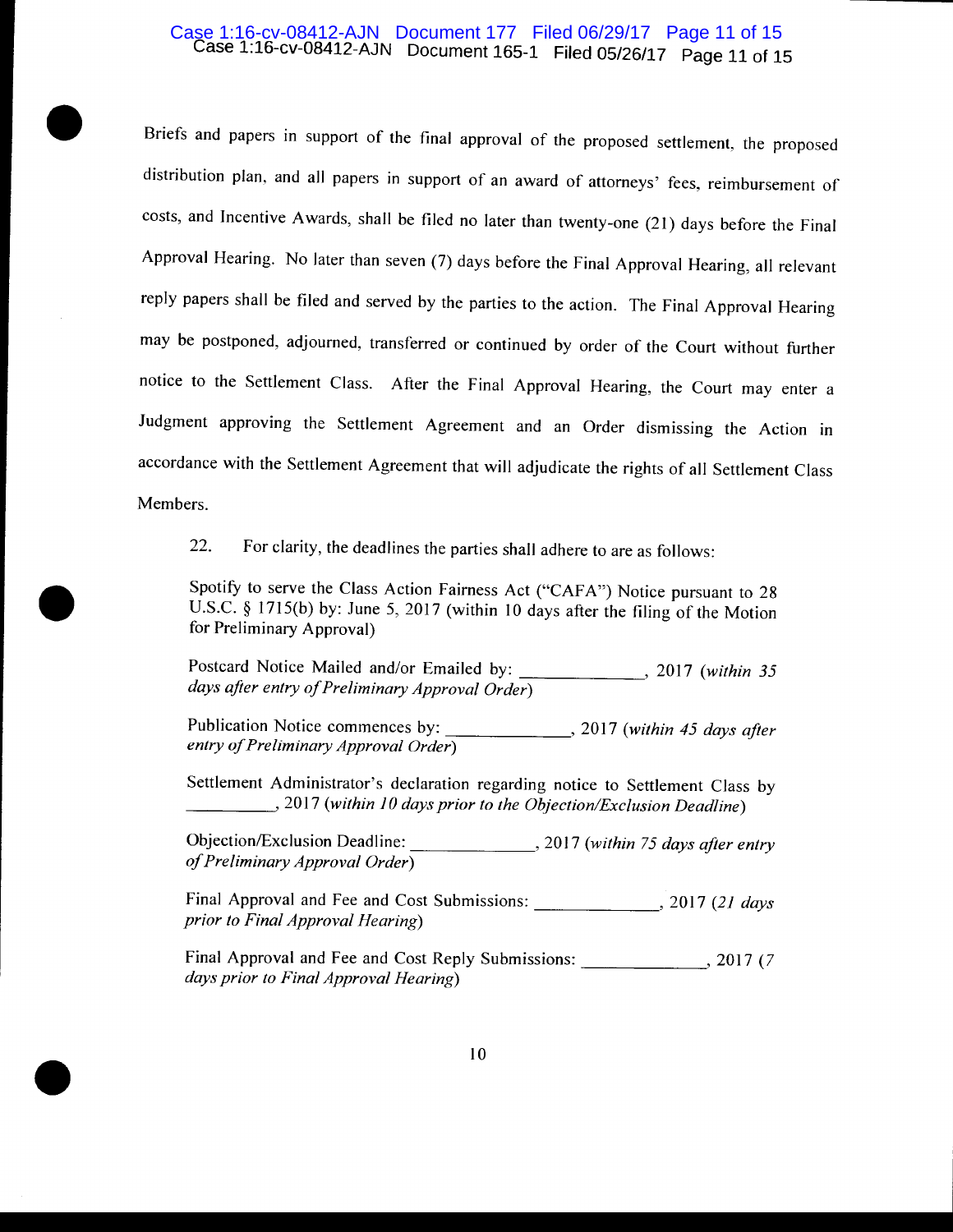Case 1:16-cv-08412-AJN Document 165-1 Filed 05/26/17 Page 12 of 15 Case 1:16-cv-08412-AJN Document 177 Filed 06/29/17 Page 12 of 15

 $Dec.$   $1^{st}$   $at$   $(0.100 a.m.$ Final Approval Hearing: \_\_\_\_\_\_ , 2017 *(at least 125 days after entry of Pec.*  $\begin{matrix} 5^4 & a+10:00 \ a \cdot m \end{matrix}$ <br>Final Approval Hearing: 2017 (at least 125 days after entry of<br>*Preliminary Approval Order*)

23. Pending final determination of whether the Settlement should be approved, Class Plaintiffs and all Settlement Class Members who do not validly and timely request exclusion from the Settlement Class shall not commence or prosecute any action, suit, proceeding, claim, or cause of action in any court or before any tribunal to assert Released Claims against Spotify Releasees.

24. Any Settlement Class Member who does not submit a valid and timely Request for Exclusion may object to the fairness, reasonableness, or adequacy of or to any other aspect of the Settlement Agreement. To be considered by the Court, any such objection must be delivered in writing to Class Counsel and Spotify's counsel and filed with the Court no later than seventyfive (75) days after the entry of this Preliminary Approval Order. The written statement must include: (i) a detailed statement of the Settlement Class Member's objections, as well as the • specific reasons, if any, for each objection, including any evidence and legal authority that the Settlement Class Member wishes to bring to the Court's attention; (ii) the Settlement Class Member's name, address, telephone number, and email address; and (iii) the U.S. copyright registration number (or copyright registration application number) for each Claimed Musical Work owned by the Settlement Class Member that Spotify made available for interactive streaming and/or limited downloading during the Class Period without a license. The objector must also list any other objections by the objector, or the objector's attorney, to any class action settlements submitted to any court in the United States in the previous five years.

25. If a Settlement Class Member wants to appear at the Final Approval Hearing and be heard with respect to objecting to the Settlement, that person or entity must file with the Court

•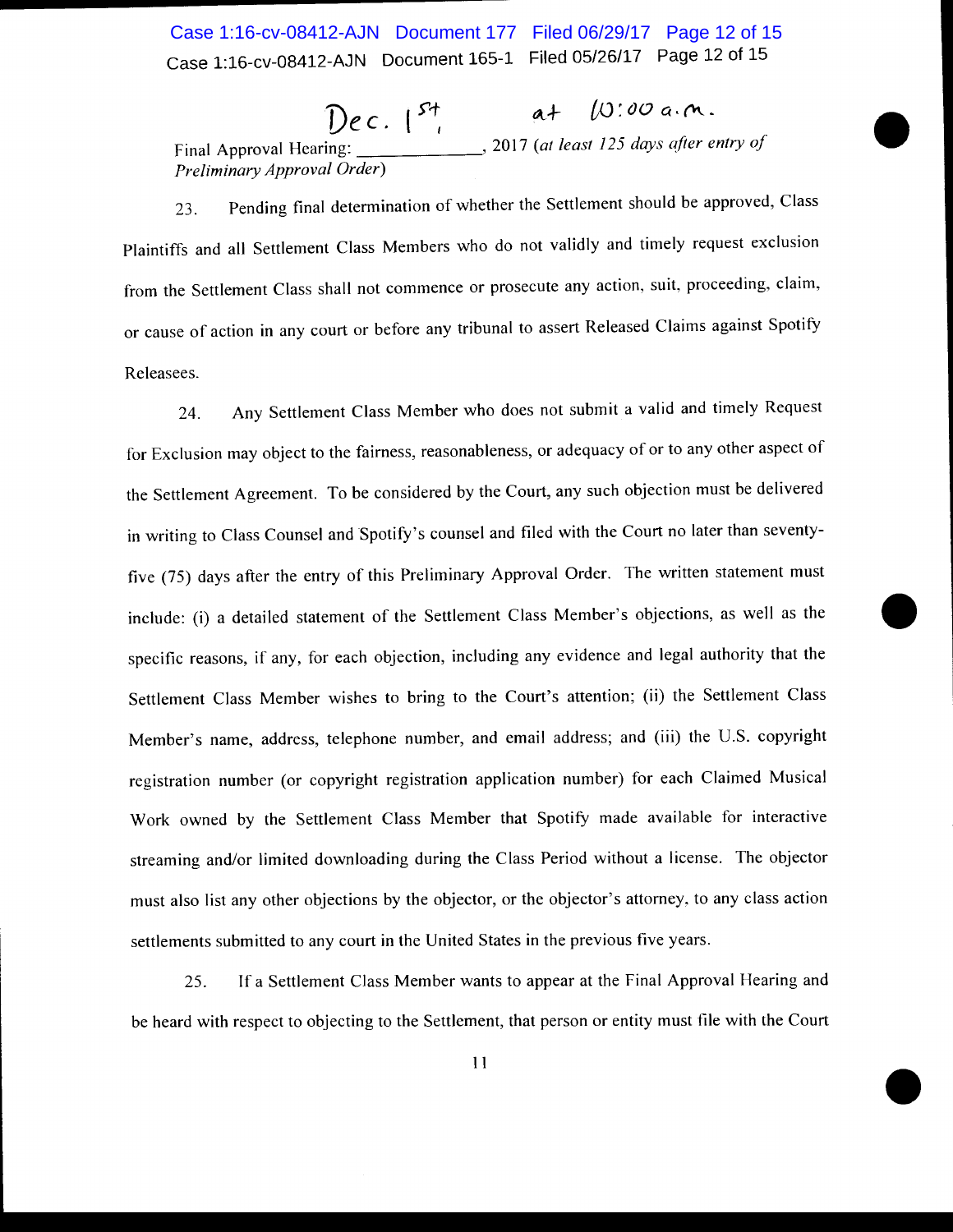#### Case 1:16-cv-08412-AJN Document 165-1 Filed 05/26/17 Page 14 of 15 Case 1:16-cv-08412-AJN Document 177 Filed 06/29/17 Page 13 of 15

•

•

•

28. The Court finds that Spotify has made no admissions of liability or wrongdoing of any kind associated with the alleged claims in the Complaint. Spotify has made no admission of liability or wrongdoing regarding each and every material factual allegation and all claims asserted against it in the Action. Nothing herein will constitute an admission of wrongdoing or liability, or of the truth of any allegations in the Action. Nothing herein will constitute an admission by Spotify that the Action is properly brought on a class or representative basis, or that classes may be certified, other than for settlement purposes. The Court further finds that the Settlement of the Action, the negotiation and execution of this Settlement, and all acts performed or documents executed pursuant to or in furtherance of the Settlement: (i) are not and will not be deemed to be, and may not be used as, an admission or evidence of any wrongdoing or liability on the part of Spotify or of the truth of any allegations in the Action; (ii) are not and will not be deemed to be, and may not be used as an admission or evidence of any fault or omission on the part of Spotify in any civil, criminal, or administrative proceeding in any court, arbitration forum, administrative agency, or other tribunal; and (iii) are not and will not be deemed to be and may not be used as an admission of the appropriateness of these or similar claims for class certification.

29. All funds held in escrow shall be deemed and considered to be in *custodia legis* of the Court, and shall remain subject to the jurisdiction of the Court until such time as such funds shall be disbursed pursuant to the Settlement or further order of the Court.

Ill

Ill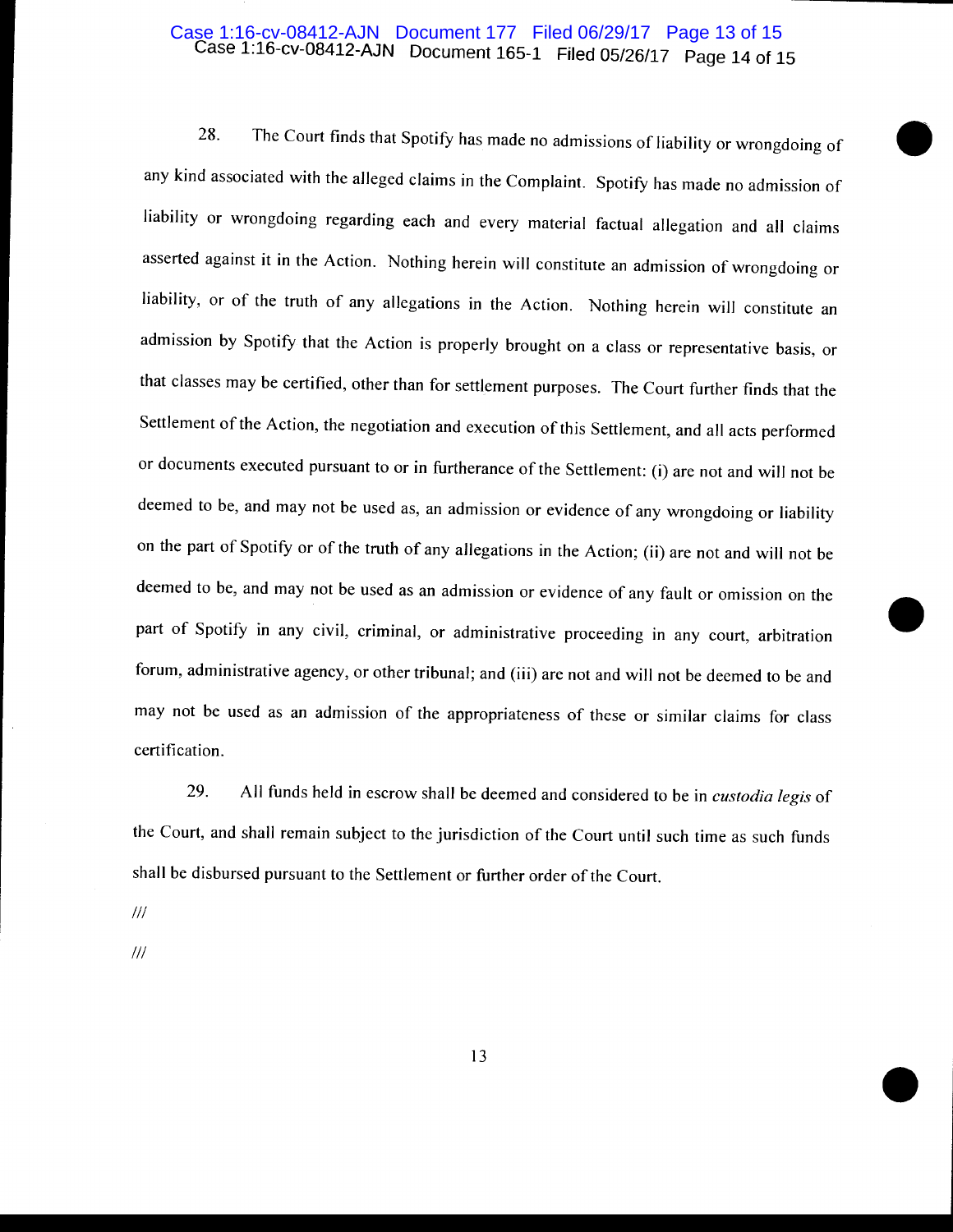# case 1:16-cv-08412-AJN Document 165-1 Filed 05/26/17 Page 13 of 15 Case 1:16-cv-08412-AJN Document 177 Filed 06/29/17 Page 14 of 15

and serve on Class Counsel and Spotify's Counsel a written notice of the intention to appear at the Final Approval Hearing, along with that Settlement Class Member's written statement of objections. Any Settlement Class Member who fails to object in accordance with these terms shall be barred from being heard at the Final Approval Hearing and deemed to have waived all objections and shall be foreclosed from making any objection (whether by appeal or otherwise) to the Settlement. If a Settlement Class Member hires an attorney to represent him or her, at the Settlement Class Member's own expense, that attorney must file a notice of appearance with the clerk of the Court and must serve copies on Class Counsel and Defendant's Counsel no more than seventy-five (75) days after entry of this Order.

26. No discovery or other information sought regarding the Settlement Agreement, Settlement, this Motion, the Final Approval Order and Judgment, and any matters related thereto, by any Settlement Class Member, any counsel on behalf of any Settlement Class Member, or by any objector or counsel representing an objector shall be permitted absent further order of this Court. All other discovery and other pretrial proceedings in this Action are stayed and suspended until further order of the Court.

#### VII. **OTHER PROVISIONS**

•

•

27. If the Settlement does not become effective, the order certifying the Settlement Class and all preliminary and/or final findings or stipulations regarding certification of the Settlement Class shall be automatically vacated, voided and treated as if never filed, and the parties will retain and reserve all positions with respect to the litigation, and the litigation shall proceed as if no settlement had been reached, except insofar as expressly provided to the contrary in the Settlement Agreement.